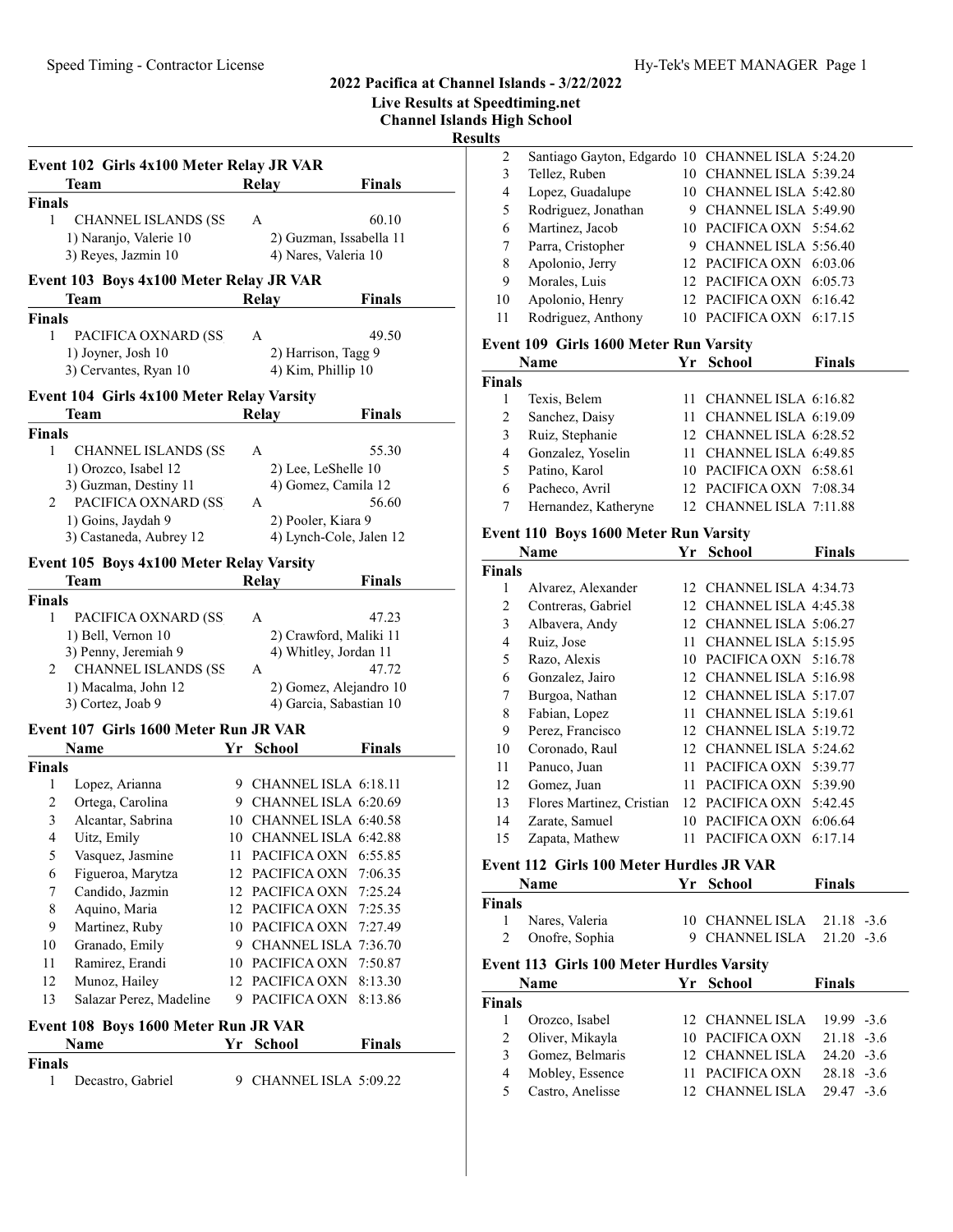| Live Results at Speedtiming.net |  |  |  |
|---------------------------------|--|--|--|

Channel Islands High School

Results

|                         | Event 114 Boys 110 Meter Hurdles JR VAR  |    |                         |               |  |
|-------------------------|------------------------------------------|----|-------------------------|---------------|--|
|                         | <b>Name</b>                              |    | Yr School               | <b>Finals</b> |  |
| <b>Finals</b>           |                                          |    |                         |               |  |
| 1                       | Ramirez, Kevin                           |    | 9 CHANNEL ISLA          | $21.46 -2.6$  |  |
|                         | Event 115 Boys 110 Meter Hurdles Varsity |    |                         |               |  |
|                         | Name                                     |    | Yr School               | <b>Finals</b> |  |
| <b>Finals</b>           |                                          |    |                         |               |  |
| 1                       | Alfaro, Tommy                            |    | 11 PACIFICA OXN         | 17.71 -2.6    |  |
| 2                       | Ayala, Gerson                            |    | 12 CHANNEL ISLA         | $19.68 - 2.6$ |  |
| 3                       | Coleman, Rashem                          |    | 10 PACIFICA OXN         | $19.77 - 2.6$ |  |
| 4                       | Gutierrez, Jorge                         |    | 12 CHANNEL ISLA         | $21.47 - 2.6$ |  |
|                         | Event 117 Girls 400 Meter Dash JR VAR    |    |                         |               |  |
|                         | Name                                     |    | Yr School               | <b>Finals</b> |  |
| <b>Finals</b>           |                                          |    |                         |               |  |
| 1                       | Reyes, Janette                           |    | 12 PACIFICA OXN         | 67.13         |  |
| 2                       | Barajas, Ruby                            |    | 9 CHANNEL ISLA          | 73.42         |  |
| 3                       | Quezada, Dulce                           |    | 10 PACIFICA OXN         | 74.75         |  |
| $\overline{\mathbf{4}}$ | Romero, Elizabeth                        |    | 9 CHANNEL ISLA          | 77.27         |  |
| 5                       | Martinez, Giovanna                       |    | 9 CHANNEL ISLA          | 78.29         |  |
| 6                       | Lopez, Arianna                           |    | 9 CHANNEL ISLA          | 79.04         |  |
| 7                       | Martinez, Jocelyn                        |    | 9 CHANNEL ISLA 1:20.43  |               |  |
| 8                       | Uitz, Emily                              |    | 10 CHANNEL ISLA 1:21.30 |               |  |
| 9                       | Rosales, Veronica                        |    | 10 PACIFICA OXN 1:24.10 |               |  |
| 10                      | Romero, Johana                           |    | 9 CHANNEL ISLA 1:28.60  |               |  |
|                         | Event 118 Boys 400 Meter Dash JR VAR     |    |                         |               |  |
|                         | Name                                     |    | Yr School               | <b>Finals</b> |  |
| <b>Finals</b>           |                                          |    |                         |               |  |
| 1                       | Estrada, Izaiah                          |    | 10 PACIFICA OXN         | 58.70         |  |
| 2                       | Guzman, Caesar                           |    | 10 CHANNEL ISLA         | 60.87         |  |
| 3                       | Fulgencio, Rubin                         |    | 10 CHANNEL ISLA         | 62.06         |  |
| $\overline{\mathbf{4}}$ | Jijada, Kevin                            |    | 10 CHANNEL ISLA         | 62.54         |  |
| 5                       | Morales, Andres                          |    | 9 PACIFICA OXN          | 64.03         |  |
| 6                       | Lopez, Luis                              |    | 11 PACIFICA OXN         | 73.67         |  |
| 7                       | Ramirez, Kleber                          |    | 10 PACIFICA OXN         | 1:24.82       |  |
|                         | Event 119 Girls 400 Meter Dash Varsity   |    |                         |               |  |
|                         | Name                                     |    | Yr School               | <b>Finals</b> |  |
| Finals                  |                                          |    |                         |               |  |
| 1                       | Gomez, Camila                            |    | 12 CHANNEL ISLA         | 65.50         |  |
| 2                       | Garcia Leos, Daniela                     | 10 | <b>CHANNEL ISLA</b>     | 65.57         |  |
| 3                       | Mohedano, Marisol                        |    | 10 PACIFICA OXN         | 69.53         |  |
| $\overline{4}$          | Ruiz, Stephanie                          |    | 12 CHANNEL ISLA         | 72.09         |  |
| 5                       | Aguilar, Nayla                           |    | 10 PACIFICA OXN         | 73.42         |  |
| 6                       | Perez, Marlene                           | 11 | <b>CHANNEL ISLA</b>     | 73.64         |  |
| 7                       | Tejeda, Emily                            | 12 | PACIFICA OXN            | 74.04         |  |
| 8                       | Hernandez, Katheryne                     |    | 12 CHANNEL ISLA         | 78.29         |  |
| 9                       | Ruiz, Emily                              | 12 | CHANNEL ISLA 1:29.13    |               |  |
|                         | Event 120 Boys 400 Meter Dash Varsity    |    |                         |               |  |
|                         | Name                                     | Yr | <b>School</b>           | <b>Finals</b> |  |
| <b>Finals</b>           |                                          |    |                         |               |  |
| 1                       | Gomez, Alejandro                         |    | 10 CHANNEL ISLA         | 52.09         |  |
|                         |                                          |    |                         |               |  |

|   | Pooler, Taylen     | 10 PACIFICA OXN | 52.24 |
|---|--------------------|-----------------|-------|
| 3 | Ornelas Jr, Sergio | 11 PACIFICA OXN | 54.32 |
| 4 | Macalma, John      | 12 CHANNEL ISLA | 54.98 |
| 5 | Carrillo, Miguel   | 12 CHANNEL ISLA | 60.10 |
| 6 | Aguina, Luis       | 12 CHANNEL ISLA | 60.62 |
|   | Arevejo, Jonathan  | 12 CHANNEL ISLA | 60.81 |
|   |                    |                 |       |

#### Event 122 Girls 100 Meter Dash JR VAR

|               | Name                  | Yr | <b>School</b>       | <b>Finals</b>   |
|---------------|-----------------------|----|---------------------|-----------------|
| <b>Finals</b> |                       |    |                     |                 |
| 1             | Martinez, Giovanna    | 9  | CHANNEL ISLA        | $14.72 - 1.1$   |
| 2             | Guzman, Issabella     | 11 | <b>CHANNEL ISLA</b> | 14.79<br>$-1.9$ |
| 3             | Oliva, Jacquelyn      | 11 | <b>CHANNEL ISLA</b> | 15.03<br>$-1.1$ |
| 4             | Nares, Valeria        | 10 | <b>CHANNEL ISLA</b> | $15.07 -1.9$    |
| 5             | Valdez, Liliana       | 11 | <b>CHANNEL ISLA</b> | 15.39<br>$-1.9$ |
| 6             | Goetz, Gianah         | 10 | PACIFICA OXN        | $15.77 - 1.9$   |
| 7             | Reyes, Jazmin         | 10 | <b>CHANNEL ISLA</b> | 15.79 -2.4      |
| 8             | Onofre, Sophia        | 9  | <b>CHANNEL ISLA</b> | 15.84 -1.1      |
| 9             | Perez, Jessica        | 11 | <b>CHANNEL ISLA</b> | $16.16 - 1.1$   |
| 10            | Esquivel, Halia       | 9  | PACIFICA OXN        | $16.22 - 1.9$   |
| 11            | Barajas, Ruby         | 9  | <b>CHANNEL ISLA</b> | $16.26 -2.4$    |
| 12            | Romero, Anais         | 9  | PACIFICA OXN        | $16.32 - 1.9$   |
| 13            | Carillo, Daniela      | 9  | CHANNEL ISLA        | $16.42 - 1.9$   |
| 14            | Romero, Elizabeth     | 9  | <b>CHANNEL ISLA</b> | $16.46 - 1.1$   |
| 15            | Virrueta, Yvette      | 11 | <b>CHANNEL ISLA</b> | $16.65 - 1.1$   |
| 16            | Martinez, Natalie     | 9  | <b>CHANNEL ISLA</b> | $16.84 - 1.1$   |
| 17            | ramirez, lluvia       | 9  | <b>CHANNEL ISLA</b> | $16.95 -2.4$    |
| 18            | Martinez, Jocelyn     | 9  | <b>CHANNEL ISLA</b> | 17.15 -1.1      |
| 19            | Sosa, Kiara           | 9  | <b>CHANNEL ISLA</b> | 17.37 -2.4      |
| 20            | Romero, Johana        | 9  | <b>CHANNEL ISLA</b> | 17.54<br>$-1.1$ |
| 21            | Cahuantzi, Merryraida | 10 | <b>CHANNEL ISLA</b> | 18.27<br>$-1.9$ |
| 22            | Singh, Molly          |    | 10 PACIFICA OXN     | 18.85 -1.9      |

#### Event 123 Boys 100 Meter Dash JR VAR

|        | Name             | Yr | <b>School</b>       | Finals          |
|--------|------------------|----|---------------------|-----------------|
| Finals |                  |    |                     |                 |
| 1      | Joyner, Josh     | 10 | PACIFICA OXN        | $12.15 -2.3$    |
| 2      | Taylor, Jesse    | 9  | PACIFICA OXN        | 12.30<br>$-0.6$ |
| 3      | Cervantes, Ryan  | 10 | PACIFICA OXN        | 12.35<br>$-2.3$ |
| 4      | Kim, Phillip     | 10 | PACIFICA OXN        | 12.44<br>$-0.6$ |
| 5      | Harrison, Tagg   | 9  | PACIFICA OXN        | 12.54<br>$-2.3$ |
| 6      | Ransom, Jaiden   | 9  | PACIFICA OXN        | $-0.6$<br>12.65 |
| 7      | Aupiu, Dayton    | 10 | PACIFICA OXN        | $-0.6$<br>12.69 |
| 8      | Garcia, Cristian | 10 | PACIFICA OXN        | 12.77<br>$-0.6$ |
| 9      | Ransom, Jamari   | 11 | PACIFICA OXN        | $-0.6$<br>12.95 |
| 10     | Alton, Jeremy    | 11 | PACIFICA OXN        | $-0.6$<br>12.97 |
| 11     | I, William       | 10 | PACIFICA OXN        | $-0.6$<br>13.10 |
| 12     | Guzman, Caesar   | 10 | <b>CHANNEL ISLA</b> | 13.69<br>$-2.3$ |
| 13     | Fulgencio, Rubin | 10 | <b>CHANNEL ISLA</b> | $13.77 - 2.3$   |
| 14     | Ramirez, Kevin   | 9  | <b>CHANNEL ISLA</b> | 13.80<br>$-2.3$ |
| 15     | Mccowan, Alonzo  | 9  | PACIFICA OXN        | 13.80<br>$-0.6$ |
| 16     | Madrigal, Ernie  | 9  | PACIFICA OXN        | 14.17<br>$-2.3$ |
| 17     | Cahuantzi, Erick | 10 | <b>CHANNEL ISLA</b> | 14.28<br>$-2.3$ |
| 18     | Dalwaldi, Parva  | 9  | <b>CHANNEL ISLA</b> | 14.37<br>$-0.6$ |
| 19     | Melchor, Ruben   | 10 | <b>CHANNEL ISLA</b> | 14.54<br>$-0.6$ |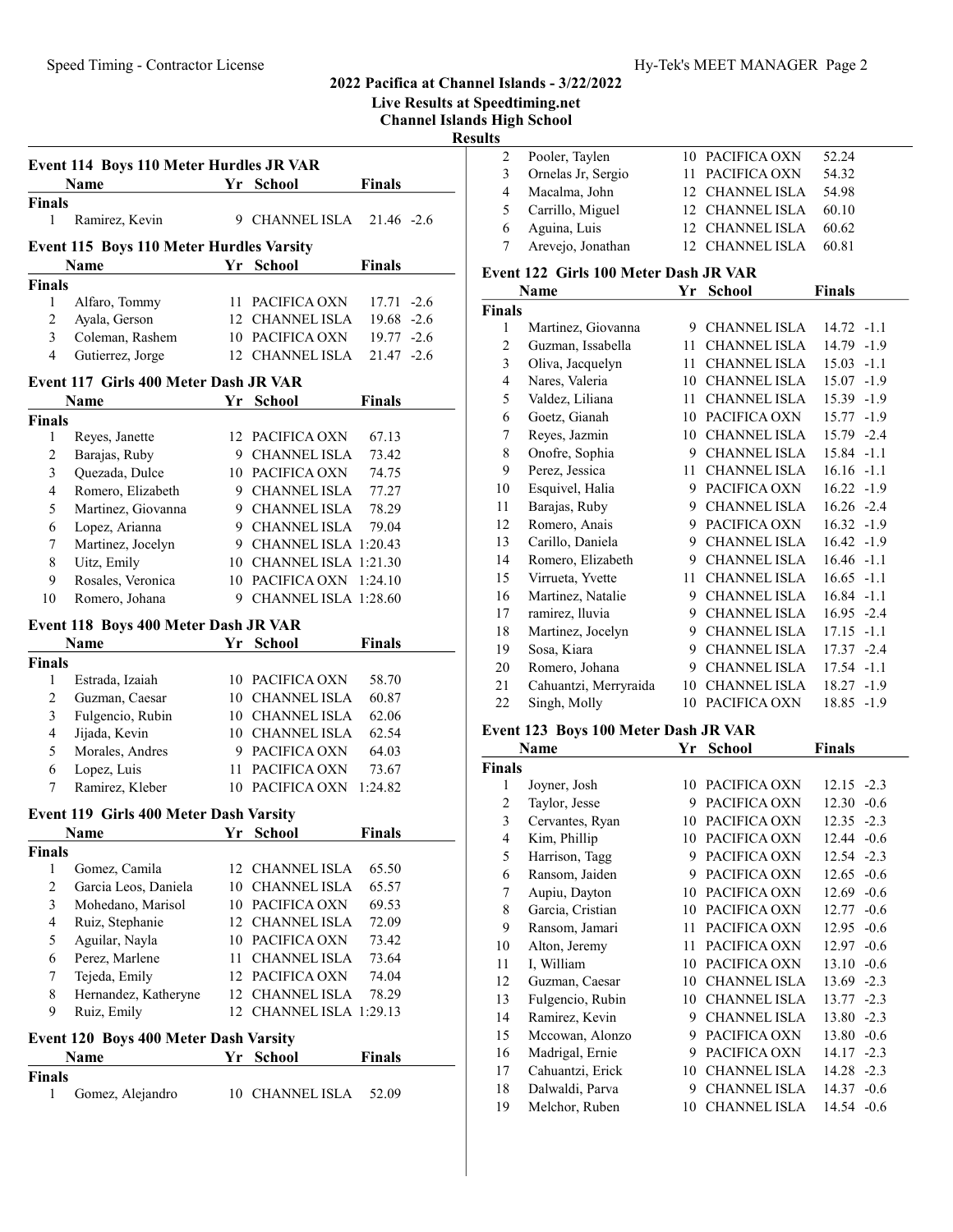Live Results at Speedtiming.net

Channel Islands High School

Results

|                | Finals  (Event 123 Boys 100 Meter Dash JR VAR) |    |                     |                 |  |  |  |  |
|----------------|------------------------------------------------|----|---------------------|-----------------|--|--|--|--|
|                | Name                                           | Yr | <b>School</b>       | <b>Finals</b>   |  |  |  |  |
| 20             | Belmontes, Gustavo                             | 9  | CHANNEL ISLA        | $15.39 -0.6$    |  |  |  |  |
|                | <b>Event 124 Girls 100 Meter Dash Varsity</b>  |    |                     |                 |  |  |  |  |
|                | <b>School</b><br><b>Finals</b><br>Name<br>Yr   |    |                     |                 |  |  |  |  |
| <b>Finals</b>  |                                                |    |                     |                 |  |  |  |  |
| 1              | Lynch-Cole, Jalen                              |    | 12 PACIFICA OXN     | $14.41 - 3.0$   |  |  |  |  |
| $\overline{2}$ | Pooler, Kiara                                  | 9  | PACIFICA OXN        | $-3.0$<br>14.42 |  |  |  |  |
| 3              | Guzman, Destiny                                | 11 | <b>CHANNEL ISLA</b> | $14.44 - 3.0$   |  |  |  |  |
| $\overline{4}$ | Castaneda, Aubrey                              | 12 | PACIFICA OXN        | $14.64 - 3.0$   |  |  |  |  |
| 5              | Lee, LeShelle                                  | 10 | CHANNEL ISLA        | $14.69 - 3.0$   |  |  |  |  |
| 6              | Rosalez, Denise                                | 12 | <b>CHANNEL ISLA</b> | $15.06 - 0.1$   |  |  |  |  |
| 7              | Sims, Thalia                                   | 12 | <b>CHANNEL ISLA</b> | $15.16 - 3.0$   |  |  |  |  |
| 8              | navarro, sophia                                | 11 | <b>CHANNEL ISLA</b> | $15.26 - 3.0$   |  |  |  |  |
| 9              | Goins, Jaydah                                  | 9  | PACIFICA OXN        | $15.77 - 3.0$   |  |  |  |  |
| 10             | Robidoux, Iris                                 | 11 | <b>CHANNEL ISLA</b> | $15.97 - 0.1$   |  |  |  |  |
| 11             | Pacheco, Valeria                               | 11 | <b>CHANNEL ISLA</b> | 16.63<br>$-0.1$ |  |  |  |  |
| 12             | Ruiz, Emily                                    | 12 | <b>CHANNEL ISLA</b> | $18.92 -0.1$    |  |  |  |  |
|                | Event 125 Boys 100 Meter Dash Varsity          |    |                     |                 |  |  |  |  |
|                | <b>Name</b>                                    | Yr | <b>School</b>       | <b>Finals</b>   |  |  |  |  |
| <b>Finals</b>  |                                                |    |                     |                 |  |  |  |  |
| 1              | Penny, Jeremiah                                | 9  | PACIFICA OXN        | $11.66 - 2.1$   |  |  |  |  |
| 2              | Whitley, Jordan                                | 11 | PACIFICA OXN        | 11.71<br>$-2.1$ |  |  |  |  |
| 3              | Bell, Vernon                                   | 10 | PACIFICA OXN        | 11.95<br>$-2.1$ |  |  |  |  |
| $\overline{4}$ | Harris, Umaree                                 | 11 | PACIFICA OXN        | $12.04 -2.1$    |  |  |  |  |
| 5              | Gibson, Justin                                 | 12 | PACIFICA OXN        | $12.08 - 1.3$   |  |  |  |  |
| 6              | Cortez, Joab                                   | 9  | CHANNEL ISLA        | $12.44 - 2.1$   |  |  |  |  |
| 7              | Gonzalez, Julian                               | 12 | <b>CHANNEL ISLA</b> | 12.73<br>$-2.1$ |  |  |  |  |
| 8              | Gutierrez, Jorge                               |    | 12 CHANNEL ISLA     | 12.81<br>$-1.3$ |  |  |  |  |
|                |                                                |    |                     |                 |  |  |  |  |

#### Event 125 Boys 100 Meter Dash Varsity

|              | гуаше               | rг | эспоог              | гицанз          |
|--------------|---------------------|----|---------------------|-----------------|
| <b>inals</b> |                     |    |                     |                 |
| 1            | Penny, Jeremiah     | 9  | PACIFICA OXN        | $11.66 - 2.1$   |
| 2            | Whitley, Jordan     | 11 | PACIFICA OXN        | 11.71<br>$-2.1$ |
| 3            | Bell, Vernon        | 10 | PACIFICA OXN        | $11.95 -2.1$    |
| 4            | Harris, Umaree      | 11 | PACIFICA OXN        | 12.04<br>$-2.1$ |
| 5            | Gibson, Justin      | 12 | PACIFICA OXN        | 12.08<br>$-1.3$ |
| 6            | Cortez, Joab        | 9  | <b>CHANNEL ISLA</b> | 12.44<br>$-2.1$ |
| 7            | Gonzalez, Julian    | 12 | <b>CHANNEL ISLA</b> | 12.73<br>$-2.1$ |
| 8            | Gutierrez, Jorge    | 12 | <b>CHANNEL ISLA</b> | 12.81<br>$-1.3$ |
| 9            | Bautista, Treeden   | 11 | <b>CHANNEL ISLA</b> | $-2.1$<br>12.90 |
| 10           | Barragan, Alfredo   | 11 | <b>CHANNEL ISLA</b> | 12.90<br>$-1.3$ |
| 11           | Carrillo, Miguel    | 12 | <b>CHANNEL ISLA</b> | 13.07<br>$-1.3$ |
| 12           | Colvin, Dejuan      | 9  | PACIFICA OXN        | $-1.3$<br>13.16 |
| 13           | Arevejo, Jonathan   | 12 | <b>CHANNEL ISLA</b> | $13.27 -2.1$    |
| 14           | Segura, Alfonso     | 12 | <b>CHANNEL ISLA</b> | 13.49<br>$-1.3$ |
| 15           | Miranda, Richard    | 10 | PACIFICA OXN        | 13.59 -1.3      |
| 16           | Baumgartner, Xavier | 11 | <b>CHANNEL ISLA</b> | 13.61<br>$-1.3$ |
| 17           | Estrada, Ricardo    | 12 | <b>CHANNEL ISLA</b> | $15.06 -1.8$    |

#### Event 127 Girls 800 Meter Run JR VAR

|        | Name              | Yr School               | <b>Finals</b> |
|--------|-------------------|-------------------------|---------------|
| Finals |                   |                         |               |
|        | Vasquez, Jasmine  | 11 PACIFICA OXN 3:06.57 |               |
| 2      | Figueroa, Marytza | 12 PACIFICA OXN 3:13.10 |               |
| 3      | Martinez, Ruby    | 10 PACIFICA OXN 3:13.61 |               |
| 4      | Candido, Jazmin   | 12 PACIFICA OXN 3:25.21 |               |
| 5      | Ramirez, Erandi   | 10 PACIFICA OXN 3:37.83 |               |
| 6      | Munoz, Hailey     | 12 PACIFICA OXN 3:43.20 |               |
|        |                   |                         |               |

# Event 128 Boys 800 Meter Run JR VAR

|               | Name       | Yr School               | <b>Finals</b> |
|---------------|------------|-------------------------|---------------|
| <b>Finals</b> |            |                         |               |
|               | Ruiz, Jose | 11 CHANNEL ISLA 2:21.68 |               |

| w  |                    |                         |  |
|----|--------------------|-------------------------|--|
| 2  | Decastro, Gabriel  | 9 CHANNEL ISLA 2:21.90  |  |
| 3  | Jijada, Kevin      | 10 CHANNEL ISLA 2:28.28 |  |
| 4  | Tejeda, Angel      | 10 PACIFICA OXN 2:39.05 |  |
| 5  | Apolonio, Jerry    | 12 PACIFICA OXN 2:39.92 |  |
| 6  | Martinez, Jacob    | 10 PACIFICA OXN 2:40.24 |  |
| 7  | Morales, Luis      | 12 PACIFICA OXN 2:43.88 |  |
| 8  | Rodriguez, Anthony | 10 PACIFICA OXN 2:44.62 |  |
| 9  | Apolonio, Henry    | 12 PACIFICA OXN 2:50.73 |  |
| 10 | Lopez, Luis        | 11 PACIFICA OXN 3:34.76 |  |
| 11 | Ramirez, Kleber    | PACIFICA OXN 3:41.80    |  |
|    |                    |                         |  |

# Event 129 Girls 800 Meter Run Varsity

|        | Name                 | Yr School               | <b>Finals</b> |
|--------|----------------------|-------------------------|---------------|
| Finals |                      |                         |               |
|        | Garcia Leos, Daniela | 10 CHANNEL ISLA 2:36.65 |               |
|        | Texis, Belem         | 11 CHANNEL ISLA 2:49.48 |               |
| 3      | Ruiz, Stephanie      | 12 CHANNEL ISLA 2:53.96 |               |
|        | Pacheco, Avril       | 12 PACIFICA OXN 3:10.49 |               |
|        | Patino, Karol        | 10 PACIFICA OXN 3:13.93 |               |
|        |                      |                         |               |

# Event 130 Boys 800 Meter Run Varsity

|               | <b>Name</b>               | Yr School               | <b>Finals</b> |
|---------------|---------------------------|-------------------------|---------------|
| <b>Finals</b> |                           |                         |               |
|               | Gomez, Alejandro          | 10 CHANNEL ISLA 2:18.43 |               |
| 2             | Razo, Alexis              | 10 PACIFICA OXN 2:22.94 |               |
| 3             | Burgoa, Nathan            | 12 CHANNEL ISLA 2:23.46 |               |
| 4             | Gonzalez, Jairo           | 12 CHANNEL ISLA 2:27.17 |               |
| 5             | Gomez, Juan               | 11 PACIFICA OXN 2:28.41 |               |
| 6             | Flores Martinez, Cristian | 12 PACIFICA OXN 2:33.03 |               |
|               | Zapata, Mathew            | 11 PACIFICA OXN 2:39.38 |               |
| 8             | Zarate, Samuel            | 10 PACIFICA OXN 2:45.38 |               |

# Event 132 Girls 300 Meter Hurdles JR VAR

|                | Name                                             |    | Yr School            | <b>Finals</b> |  |
|----------------|--------------------------------------------------|----|----------------------|---------------|--|
| <b>Finals</b>  |                                                  |    |                      |               |  |
| 1              | Onofre, Sophia                                   |    | 9 CHANNEL ISLA       | 61.74         |  |
|                | <b>Event 133 Girls 300 Meter Hurdles Varsity</b> |    |                      |               |  |
|                | Name                                             | Yr | <b>School</b>        | <b>Finals</b> |  |
| <b>Finals</b>  |                                                  |    |                      |               |  |
| 1              | Orozco, Isabel                                   |    | 12 CHANNEL ISLA      | 54.93         |  |
| 2              | Pooler, Kiara                                    | 9  | PACIFICA OXN         | 59.75         |  |
| $\mathcal{E}$  | Mobley, Essence                                  |    | 11 PACIFICA OXN      | 64.59         |  |
|                | Event 134 Boys 300 Meter Hurdles JR VAR          |    |                      |               |  |
|                | Name                                             | Yr | <b>School</b>        | Finals        |  |
| <b>Finals</b>  |                                                  |    |                      |               |  |
| 1              | Ramirez, Kevin                                   |    | 9 CHANNEL ISLA 51.75 |               |  |
|                | <b>Event 135 Boys 300 Meter Hurdles Varsity</b>  |    |                      |               |  |
|                | Name                                             | Yr | <b>School</b>        | <b>Finals</b> |  |
| <b>Finals</b>  |                                                  |    |                      |               |  |
| 1              | Alfaro, Tommy                                    |    | 11 PACIFICA OXN      | 45.63         |  |
|                |                                                  |    |                      |               |  |
| $\overline{c}$ | Coleman, Rashem                                  | 10 | PACIFICA OXN         | 47.49         |  |
| 3              | Ayala, Gerson                                    |    | 12 CHANNEL ISLA      | 48.18         |  |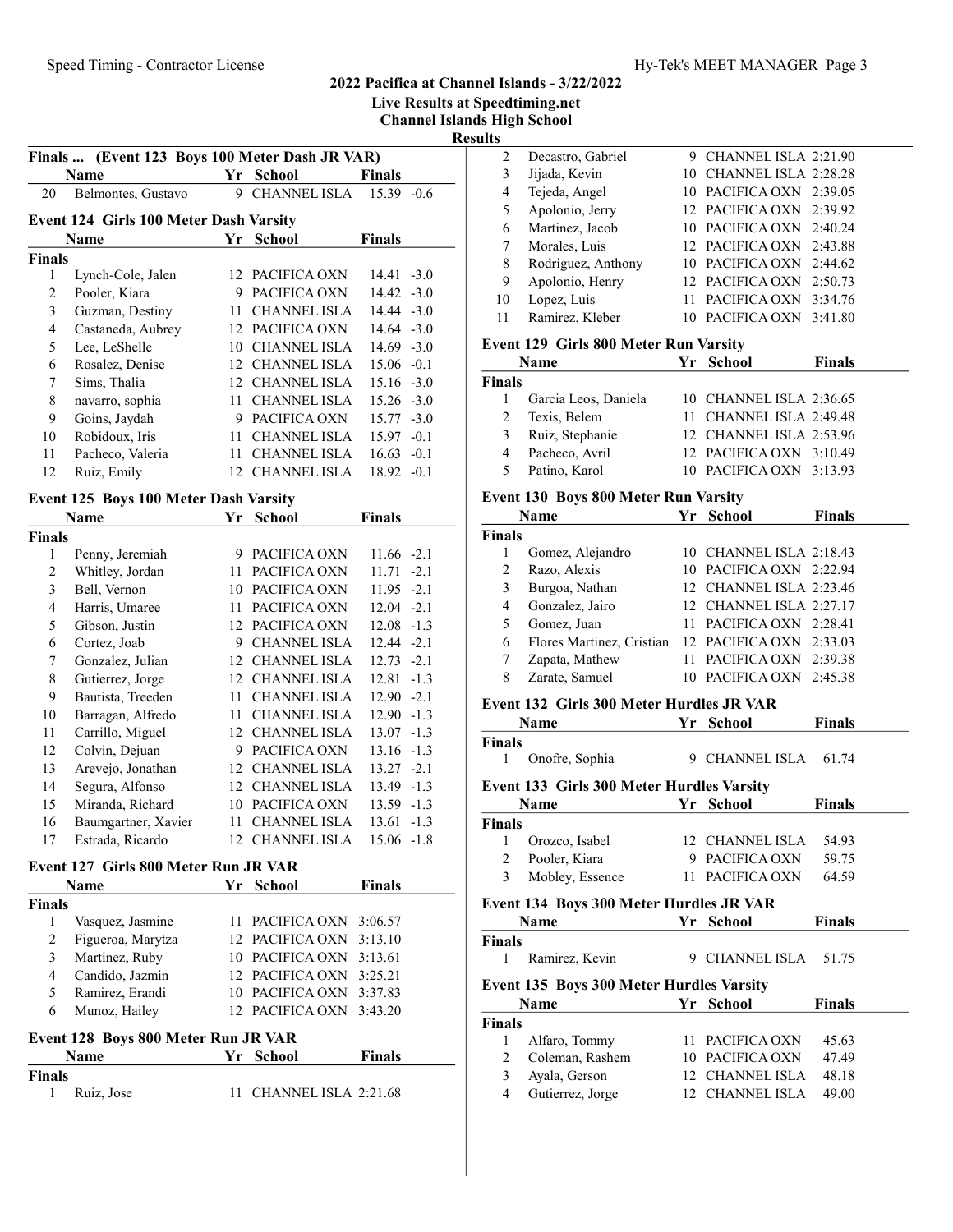Live Results at Speedtiming.net

Channel Islands High School Resu

|               | Name                  | Yr | School              | <b>Finals</b>   |
|---------------|-----------------------|----|---------------------|-----------------|
| <b>Finals</b> |                       |    |                     |                 |
| 1             | Reyes, Janette        |    | 12 PACIFICA OXN     | $-1.8$<br>29.81 |
| 2             | Guzman, Issabella     | 11 | <b>CHANNEL ISLA</b> | $31.69 - 1.8$   |
| 3             | Oliva, Jacquelyn      | 11 | <b>CHANNEL ISLA</b> | $31.84 - 1.8$   |
| 4             | Reyes, Jazmin         | 10 | <b>CHANNEL ISLA</b> | $32.97 - 0.9$   |
| 5             | Goetz, Gianah         | 10 | PACIFICA OXN        | $33.16 - 1.8$   |
| 6             | Onofre, Sophia        | 9  | <b>CHANNEL ISLA</b> | $33.35 -1.8$    |
| 7             | Quezada, Dulce        | 10 | PACIFICA OXN        | $34.19 - 1.8$   |
| 8             | Martinez, Giovanna    | 9  | <b>CHANNEL ISLA</b> | $34.68 - 0.9$   |
| 9             | Esquivel, Halia       | 9  | PACIFICA OXN        | $34.79 - 1.8$   |
| 10            | Virrueta, Yvette      | 11 | <b>CHANNEL ISLA</b> | 34.93<br>$-1.8$ |
| 11            | ramirez, lluvia       | 9  | <b>CHANNEL ISLA</b> | $34.95 - 0.9$   |
| 12            | Carillo, Daniela      | 9  | <b>CHANNEL ISLA</b> | $35.73 - 1.8$   |
| 13            | Romero, Anais         | 9  | PACIFICA OXN        | 35.94 - 0.9     |
| 14            | Romero, Johana        | 9  | <b>CHANNEL ISLA</b> | $37.02 -1.2$    |
| 15            | Cahuantzi, Merryraida | 10 | <b>CHANNEL ISLA</b> | 37.90<br>$-1.2$ |

## Event 138 Boys 200 Meter Dash JR VAR

|               | Name               | Yr | School              | Finals          |
|---------------|--------------------|----|---------------------|-----------------|
| <b>Finals</b> |                    |    |                     |                 |
| 1             | Joyner, Josh       | 10 | PACIFICA OXN        | 25.05<br>$-0.9$ |
| 2             | Harrison, Tagg     | 9  | PACIFICA OXN        | 25.32<br>$-1.7$ |
| 3             | Cervantes, Ryan    | 10 | PACIFICA OXN        | 25.55<br>$-0.9$ |
| 4             | Estrada, Izaiah    | 10 | PACIFICA OXN        | 25.91<br>$-1.7$ |
| 5             | Aupiu, Dayton      | 10 | PACIFICA OXN        | $-0.9$<br>25.99 |
| 6             | Kim, Phillip       | 10 | PACIFICA OXN        | 26.38<br>$-0.9$ |
| 7             | Taylor, Jesse      | 9  | PACIFICA OXN        | $-2.1$<br>26.40 |
| 8             | Alton, Jeremy      | 11 | PACIFICA OXN        | 26.55<br>$-1.7$ |
| 9             | Ransom, Jaiden     | 9  | PACIFICA OXN        | 26.57<br>$-1.7$ |
| 10            | Ransom, Jamari     | 11 | PACIFICA OXN        | 26.97<br>$-1.7$ |
| 11            | I, William         | 10 | PACIFICA OXN        | $-2.1$<br>27.48 |
| 12            | Guzman, Caesar     | 10 | <b>CHANNEL ISLA</b> | $-0.9$<br>27.75 |
| 13            | Morales, Andres    | 9  | PACIFICA OXN        | $-2.1$<br>27.98 |
| 14            | Fulgencio, Rubin   | 10 | <b>CHANNEL ISLA</b> | $-0.9$<br>28.09 |
| 15            | Castillo, Brandon  | 10 | PACIFICA OXN        | 28.23<br>$-1.7$ |
| 16            | Mccowan, Alonzo    | 9  | PACIFICA OXN        | 28.63<br>$-1.7$ |
| 17            | Cahuantzi, Erick   | 10 | <b>CHANNEL ISLA</b> | $-0.9$<br>28.74 |
| 18            | Dalwaldi, Parva    | 9  | <b>CHANNEL ISLA</b> | $-2.1$<br>29.36 |
| 19            | Melchor, Ruben     | 10 | <b>CHANNEL ISLA</b> | 30.04<br>$-0.9$ |
| 20            | Belmontes, Gustavo | 9  | <b>CHANNEL ISLA</b> | 31.93<br>$-0.9$ |

# Event 139 Girls 200 Meter Dash Varsity

|               | Name              | Yr - | <b>School</b>   | <b>Finals</b> |
|---------------|-------------------|------|-----------------|---------------|
| <b>Finals</b> |                   |      |                 |               |
|               | Oliver, Mikayla   |      | 10 PACIFICA OXN | $28.26 - 2.2$ |
| $\mathcal{L}$ | Gomez, Camila     |      | 12 CHANNEL ISLA | $28.71 - 1.9$ |
| 3             | Guzman, Destiny   |      | CHANNEL ISLA    | 29.88 -2.2    |
| 4             | Lee, LeShelle     |      | 10 CHANNEL ISLA | $29.98 - 2.2$ |
| 5             | Lynch-Cole, Jalen |      | 12 PACIFICA OXN | $30.81 - 2.2$ |
| 6             | Rosalez, Denise   |      | 12 CHANNEL ISLA | $31.41 - 1.6$ |
|               | Aguilar, Nayla    |      | 10 PACIFICA OXN | $31.58 - 1.6$ |
| 8             | Mohedano, Marisol |      | PACIFICA OXN    | $31.64 - 1.6$ |

| lts                     |                                               |    |                         |               |        |
|-------------------------|-----------------------------------------------|----|-------------------------|---------------|--------|
| 9                       | Tejeda, Emily                                 |    | 12 PACIFICA OXN         | 32.48 -2.2    |        |
| $10\,$                  | Robidoux, Iris                                |    | 11 CHANNEL ISLA         | 32.59 -1.6    |        |
| 11                      | Ramos, Jacqueline                             |    | 12 CHANNEL ISLA         | $35.04 -1.6$  |        |
| 12                      | Pacheco, Valeria                              |    | 11 CHANNEL ISLA         | $35.17 - 1.6$ |        |
|                         | <b>Event 140 Boys 200 Meter Dash Varsity</b>  |    |                         |               |        |
|                         | Name                                          |    | Yr School               | <b>Finals</b> |        |
| Finals                  |                                               |    |                         |               |        |
| 1                       | Penny, Jeremiah                               |    | 9 PACIFICA OXN          | 23.40 -1.2    |        |
| $\overline{c}$          | Pooler, Taylen                                |    | 10 PACIFICA OXN         | 23.95         | $-1.2$ |
| 3                       | Crawford, Maliki                              |    | 11 PACIFICA OXN         | $24.36 - 1.2$ |        |
| $\overline{\mathbf{4}}$ | Bell, Vernon                                  |    | 10 PACIFICA OXN         | $24.50 - 0.8$ |        |
| 5                       | Gibson, Justin                                |    | 12 PACIFICA OXN         | $24.63 - 1.2$ |        |
| 6                       | Arevejo, Jonathan                             |    | 12 CHANNEL ISLA         | $25.95 -1.2$  |        |
| 7                       | Carrillo, Miguel                              |    | 12 CHANNEL ISLA         | $26.66 - 0.8$ |        |
| $\,$ $\,$               | Aguina, Luis                                  |    | 12 CHANNEL ISLA         | $26.70 -0.8$  |        |
| 9                       | Segura, Alfonso                               |    | 12 CHANNEL ISLA         | $28.14 - 0.8$ |        |
| 10                      | Estrada, Ricardo                              |    | 12 CHANNEL ISLA         | $29.24 -0.8$  |        |
|                         | Event 142 Girls 3200 Meter Run JR VAR         |    |                         |               |        |
|                         | Name                                          | Yr | <b>School</b>           | <b>Finals</b> |        |
| Finals                  |                                               |    |                         |               |        |
| 1                       | Lopez, Arianna                                |    | 9 CHANNEL ISLA14:43.45  |               |        |
| $\overline{c}$          | Alcantar, Sabrina                             |    | 10 CHANNEL ISLA14:54.50 |               |        |
| 3                       | Granado, Emily                                |    | 9 CHANNEL ISLA16:25.26  |               |        |
|                         | Event 143 Boys 3200 Meter Run JR VAR          |    |                         |               |        |
|                         | <b>Name</b>                                   | Yr | <b>School</b>           | <b>Finals</b> |        |
| Finals                  |                                               |    |                         |               |        |
| 1                       | Lopez, Guadalupe                              |    | 10 CHANNEL ISLA13:02.36 |               |        |
| 2                       | Tellez, Ruben                                 |    | 10 CHANNEL ISLA13:02.39 |               |        |
| 3                       | Parra, Cristopher                             |    | 9 CHANNEL ISLA13:45.03  |               |        |
|                         | <b>Event 144 Girls 3200 Meter Run Varsity</b> |    |                         |               |        |
|                         | <b>Name</b>                                   | Yr | <b>School</b>           | <b>Finals</b> |        |
| Finals                  |                                               |    |                         |               |        |
| 1                       | Sanchez, Daisy                                |    | 11 CHANNEL ISLA13:20.55 |               |        |
| $\mathfrak{2}$          | Gonzalez, Yoselin                             |    | 11 CHANNEL ISLA14:54.50 |               |        |
|                         | <b>Event 145 Boys 3200 Meter Run Varsity</b>  |    |                         |               |        |
|                         | Name                                          | Υr | School                  | Finals        |        |
| Finals                  |                                               |    |                         |               |        |
| 1                       | Contreras, Gabriel                            |    | 12 CHANNEL ISLA10:29.28 |               |        |
| $\overline{c}$          | Albavera, Andy                                |    | 12 CHANNEL ISLA11:37.59 |               |        |
| 3                       | Perez, Francisco                              |    | 12 CHANNEL ISLA11:37.74 |               |        |
| $\overline{4}$          | Fabian, Lopez                                 |    | 11 CHANNEL ISLA11:40.56 |               |        |
| 5                       | Gonzalez, Jairo                               |    | 12 CHANNEL ISLA12:07.19 |               |        |
| 6                       | Burgoa, Nathan                                |    | 12 CHANNEL ISLA12:18.60 |               |        |
|                         | Event 147 Girls 4x400 Meter Relay JR VAR      |    |                         |               |        |
|                         | <b>Team</b>                                   |    | <b>Relay</b>            | <b>Finals</b> |        |
| Finals                  |                                               |    |                         |               |        |
| 1                       | <b>CHANNEL ISLANDS (SS</b>                    |    | A                       | 5:16.66       |        |
|                         | 1) Naranjo, Valerie 10                        |    | 2) Nares, Valeria 10    |               |        |
|                         | 3) Guzman, Issabella 11                       |    | 4) Ortega, Carolina 9   |               |        |
|                         |                                               |    |                         |               |        |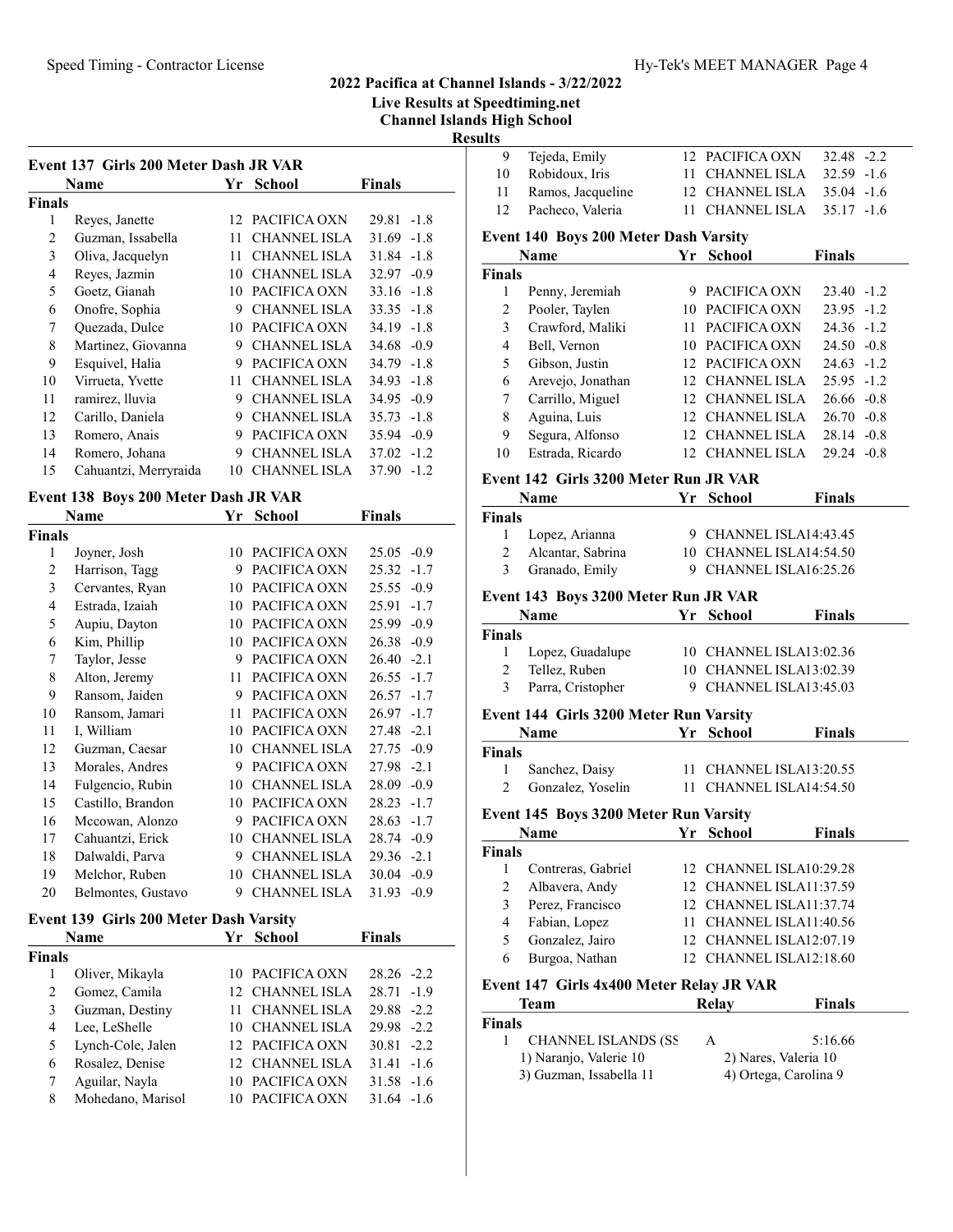Live Results at Speedtiming.net

Channel Islands High School

Result

|               | Finals  (Event 147 Girls 4x400 Meter Relay JR VAR) |    |              |                                               |                              |            |
|---------------|----------------------------------------------------|----|--------------|-----------------------------------------------|------------------------------|------------|
|               | <b>Team</b>                                        |    | Relay        |                                               | <b>Finals</b>                |            |
| 2             | PACIFICA OXNARD (SS                                |    | C            |                                               | 5:26.00                      |            |
|               | 1) Ramirez, Erandi 10                              |    |              |                                               | 2) Salazar Perez, Madeline 9 |            |
|               | 3) Esquivel, Halia 9                               |    |              | 4) Goetz, Gianah 10                           |                              |            |
| 3             | PACIFICA OXNARD (SS                                |    | A            |                                               | 5:28.28                      |            |
|               | 1) Aquino, Maria 12                                |    |              | 2) Quezada, Dulce 10                          |                              |            |
|               | 3) Reyes, Janette 12                               |    |              | 4) Rosales, Veronica 10                       |                              |            |
|               | Event 148 Boys 4x400 Meter Relay JR VAR            |    |              |                                               |                              |            |
|               | Team                                               |    | <b>Relay</b> |                                               | <b>Finals</b>                |            |
| <b>Finals</b> |                                                    |    |              |                                               |                              |            |
| 1             | PACIFICA OXNARD (SS                                |    | А            |                                               | 3:58.72                      |            |
|               | 1) Joyner, Josh 10                                 |    |              | 2) Morales, Andres 9                          |                              |            |
|               | 3) Ransom, Jaiden 9                                |    |              | 4) Taylor, Jesse 9                            |                              |            |
| 2             | <b>CHANNEL ISLANDS (SS</b>                         |    | А            |                                               | 4:09.94                      |            |
|               | 1) Barajas, Cesar 11<br>3) Melchor, Ruben 10       |    |              | 2) Jijada, Kevin 10<br>4) Fulgencio, Rubin 10 |                              |            |
|               |                                                    |    |              |                                               |                              |            |
|               | Event 149 Girls 4x400 Meter Relay Varsity          |    |              |                                               |                              |            |
|               | Team                                               |    | <b>Relay</b> |                                               | <b>Finals</b>                |            |
| <b>Finals</b> |                                                    |    |              |                                               |                              |            |
| 1             | <b>CHANNEL ISLANDS (SS</b>                         |    | A            |                                               | 4:35.84                      |            |
|               | 1) Gomez, Camila 12<br>3) Orozco, Isabel 12        |    |              | 4) Guzman, Destiny 11                         | 2) Garcia Leos, Daniela 10   |            |
| 2             | PACIFICA OXNARD (SS)                               |    | A            |                                               | 5:03.42                      |            |
|               | 1) Aguilar, Nayla 10                               |    |              | 2) Tejeda, Emily 12                           |                              |            |
|               | 3) Mohedano, Marisol 10                            |    |              | 4) Mobley, Essence 11                         |                              |            |
|               |                                                    |    |              |                                               |                              |            |
|               | Event 150 Boys 4x400 Meter Relay Varsity<br>Team   |    | <b>Relay</b> |                                               | <b>Finals</b>                |            |
| <b>Finals</b> |                                                    |    |              |                                               |                              |            |
| 1             | PACIFICA OXNARD (SS                                |    | A            |                                               | 3:37.24                      |            |
|               | 1) Ornelas Jr, Sergio 11                           |    |              | 2) Penny, Jeremiah 9                          |                              |            |
|               | 3) Harris, Umaree 11                               |    |              | 4) Pooler, Taylen 10                          |                              |            |
| 2             | <b>CHANNEL ISLANDS (SS</b>                         |    | А            |                                               | 3:43.56                      |            |
|               | 1) Macalma, John 12                                |    |              |                                               | 2) Alvarez, Alexander 12     |            |
|               | 3) Gonzalez, Julian 12                             |    |              |                                               | 4) Gomez, Alejandro 10       |            |
| 3             | <b>CHANNEL ISLANDS (SS</b>                         |    | Β            |                                               | 3:51.28                      |            |
|               | 1) Barragan, Alfredo 11                            |    |              |                                               |                              |            |
|               | <b>Event 202 Girls Long Jump JR VAR</b>            |    |              |                                               |                              |            |
|               | Name                                               |    | Yr School    |                                               | Finals                       |            |
| Finals        |                                                    |    |              |                                               |                              |            |
| 1             | Goetz, Gianah                                      |    |              | 10 PACIFICA OXN 12-07.00                      |                              | <b>NWI</b> |
| 2             | Onofre, Sophia                                     |    |              | 9 CHANNEL ISLA10-10.00                        |                              | NWI        |
| 3             | Carillo, Daniela                                   |    |              | 9 CHANNEL ISLA10-02.00                        |                              | NWI        |
| 4             | Nares, Valeria                                     |    |              | 10 CHANNEL ISLA 9-10.00                       |                              | NWI        |
|               | <b>Event 203 Boys Long Jump JR VAR</b>             |    |              |                                               |                              |            |
|               | Name                                               | Yr | School       |                                               | Finals                       |            |
| <b>Finals</b> |                                                    |    |              |                                               |                              |            |
| 1             | Castillo, Brandon                                  |    |              | 10 PACIFICA OXN 14-08.25                      |                              | NWI        |
| 2             | Mccowan, Alonzo                                    |    |              | 9 PACIFICA OXN 14-07.00                       |                              | NWI        |
| 3             | Madrigal, Ernie                                    |    |              | 9 PACIFICA OXN 14-00.50                       |                              | NWI        |
| 4             | Cahuantzi, Erick                                   |    |              | 10 CHANNEL ISLA13-04.50                       |                              | <b>NWI</b> |
|               |                                                    |    |              |                                               |                              |            |

| ults           |                                           |      |                                |            |
|----------------|-------------------------------------------|------|--------------------------------|------------|
| 5              | Melchor, Ruben                            |      | 10 CHANNEL ISLA12-11.75 NWI    |            |
|                | <b>Event 204 Girls Long Jump Varsity</b>  |      |                                |            |
|                | Name                                      |      | Yr School<br><b>Finals</b>     |            |
| <b>Finals</b>  |                                           |      |                                |            |
| 1              | Oliver, Mikayla                           |      | 10 PACIFICA OXN 15-07.25       | <b>NWI</b> |
| 2              | Castaneda, Aubrey                         |      | 12 PACIFICA OXN 13-11.50       | <b>NWI</b> |
| 3              | Sims, Thalia                              |      | 12 CHANNEL ISLA12-10.50        | NWI        |
| 4              | Ballestros, Alyssa                        |      | 9 PACIFICA OXN 12-06.50        | NWI        |
| 5              | navarro, sophia                           | 11   | CHANNEL ISLA12-06.25           | NWI        |
| 6              | Lynch-Cole, Jalen                         |      | 12 PACIFICA OXN 12-06.00       | <b>NWI</b> |
| 7              | Goins, Jaydah                             |      | 9 PACIFICA OXN 12-03.75        | NWI        |
|                |                                           |      |                                |            |
|                | <b>Event 205 Boys Long Jump Varsity</b>   |      |                                |            |
|                | <b>Name</b>                               | Yr   | <b>Finals</b><br>School        |            |
| <b>Finals</b>  |                                           |      |                                |            |
| 1              | Harris, Umaree                            |      | 11 PACIFICA OXN 20-00.25       | NWI        |
| 2              | Garcia, Sabastian                         |      | 10 CHANNEL ISLA17-04.50        | NWI        |
| 3              | Ornelas Jr, Sergio                        |      | 11 PACIFICA OXN 17-00.00       | <b>NWI</b> |
| 4              | Coleman, Rashem                           |      | 10 PACIFICA OXN 16-03.50       | <b>NWI</b> |
| 5              | Ayala, Gerson                             |      | 12 CHANNEL ISLA16-00.00        | <b>NWI</b> |
| 6              | Barragan, Alfredo                         | 11 - | CHANNEL ISLA15-07.75           | <b>NWI</b> |
| 7              | Martinez, Juan                            |      | 12 CHANNEL ISLA15-00.50        | NWI        |
| 8              | Miranda, Richard                          |      | 10 PACIFICA OXN 14-05.50       | NWI        |
|                |                                           |      |                                |            |
|                | Event 208 Boys High Jump JR VAR           |      |                                |            |
|                | <b>Name</b>                               | Yr   | <b>Finals</b><br><b>School</b> |            |
| <b>Finals</b>  |                                           |      |                                |            |
| $---$          | Mccowan, Alonzo                           |      | 9 PACIFICA OXN<br>NH           |            |
| ---            | Madrigal, Ernie                           |      | 9 PACIFICA OXN<br>NΗ           |            |
|                | <b>Event 209 Girls High Jump Varsity</b>  |      |                                |            |
|                | <b>Name</b>                               | Yr   | Finals<br><b>School</b>        |            |
| <b>Finals</b>  |                                           |      |                                |            |
| 1              | Ballestros, Alyssa                        |      | 9 PACIFICA OXN<br>4-00.00      |            |
| $---$          | Mobley, Essence                           |      | 11 PACIFICA OXN<br>NH          |            |
| ---            | Pooler, Kiara                             |      | 9 PACIFICA OXN<br>NH           |            |
| ---            | Lee, LeShelle                             |      | 10 CHANNEL ISLA<br>NH          |            |
|                | <b>Event 210 Boys High Jump Varsity</b>   |      |                                |            |
|                |                                           |      |                                |            |
|                | Name Yr School                            |      | Finals                         |            |
| Finals         |                                           |      |                                |            |
| $\mathbf{1}$   | Harris, Umaree                            | 11 - | PACIFICA OXN 5-08.00           |            |
| 2              | Montemayor, Bryan                         |      | 9 CHANNEL ISLA 5-06.00         |            |
| 3              | Ornelas Jr, Sergio                        |      | 11 PACIFICA OXN 5-04.00        |            |
| $\overline{4}$ | Cortez, Joab                              | 9.   | CHANNEL ISLA 5-02.00           |            |
| 5              | Coleman, Rashem                           |      | 10 PACIFICA OXN 5-00.00        |            |
|                | <b>Event 212 Girls Triple Jump JR VAR</b> |      |                                |            |
|                | Name                                      | Yr   | <b>School</b><br><b>Finals</b> |            |
| <b>Finals</b>  |                                           |      |                                |            |
| 1              | Onofre, Sophia                            |      | 9 CHANNEL ISLA25-08.25 NWI     |            |
|                |                                           |      |                                |            |
|                |                                           |      |                                |            |
|                |                                           |      |                                |            |
|                |                                           |      |                                |            |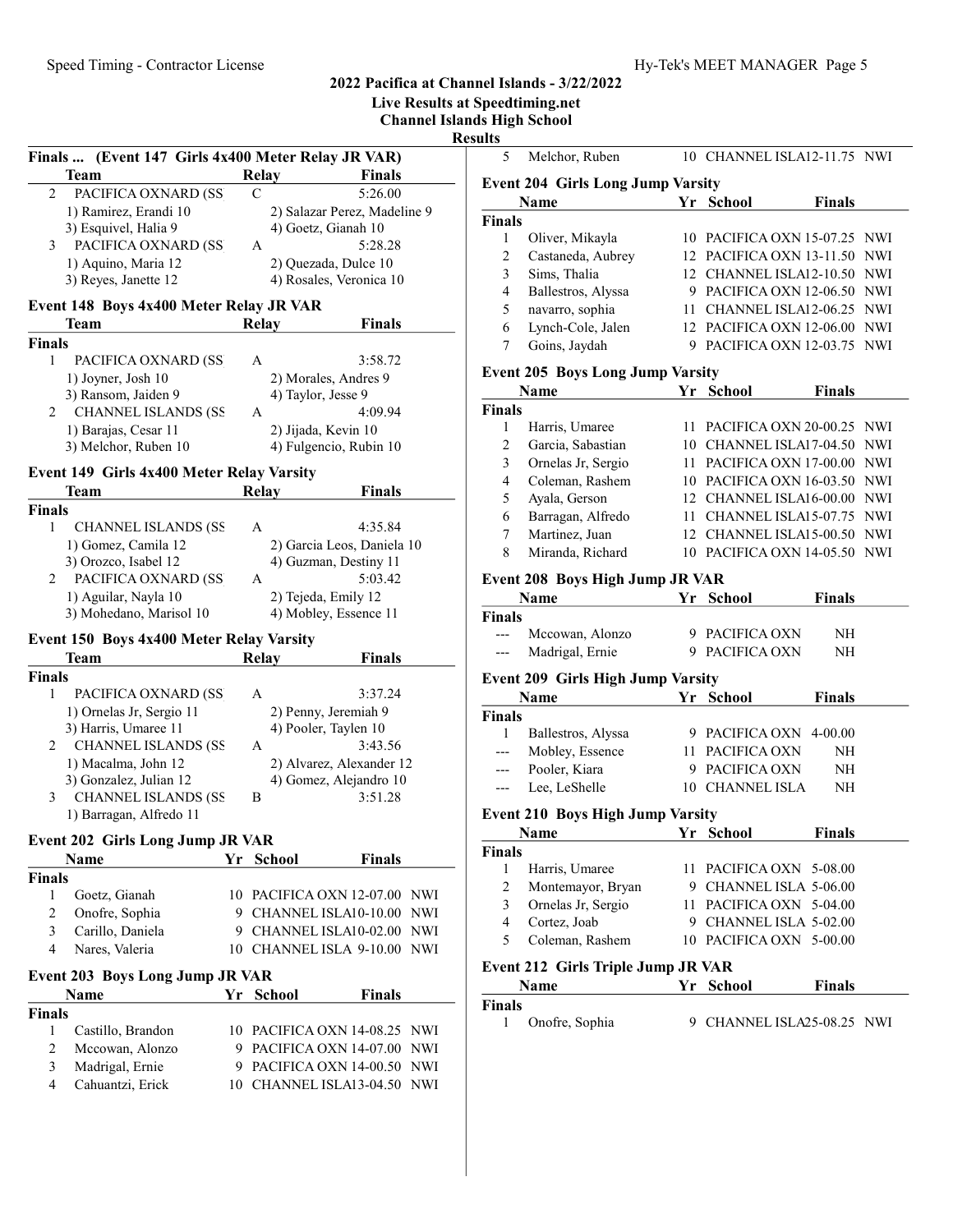Live Results at Speedtiming.net

Channel Islands High School

#### Results

Finals

Finals

Finals

Finals

Event 220 Boys Shot Put Varsity

Event 222 Girls Discus Throw JR VAR

|                | <b>Event 213 Boys Triple Jump JR VAR</b>   |    |                              |               |            |
|----------------|--------------------------------------------|----|------------------------------|---------------|------------|
|                | <b>Name</b>                                | Yr | <b>School</b>                | <b>Finals</b> |            |
| <b>Finals</b>  |                                            |    |                              |               |            |
| 1              | Cahuantzi, Erick                           |    | 10 CHANNEL ISLA26-08.00 NWI  |               |            |
| $\overline{2}$ | Melchor, Ruben                             |    | 10 CHANNEL ISLA24-11.50 NWI  |               |            |
|                | <b>Event 214 Girls Triple Jump Varsity</b> |    |                              |               |            |
|                | Name                                       |    | Yr School                    | <b>Finals</b> |            |
| <b>Finals</b>  |                                            |    |                              |               |            |
| 1              | Oliver, Mikayla                            |    | 10 PACIFICA OXN 30-09.00 NWI |               |            |
| $\overline{c}$ | Castaneda, Aubrey                          |    | 12 PACIFICA OXN 27-07.50     |               | NWI        |
| 3              | navarro, sophia                            | 11 | CHANNEL ISLA27-05.00         |               | <b>NWI</b> |
| 4              | Ballestros, Alyssa                         |    | 9 PACIFICA OXN 26-11.00      |               | <b>NWI</b> |
| 5              | Sims, Thalia                               |    | 12 CHANNEL ISLA26-03.50      |               | <b>NWI</b> |
|                | <b>Event 215 Boys Triple Jump Varsity</b>  |    |                              |               |            |
|                | <b>Name</b>                                | Yr | School                       | <b>Finals</b> |            |
| <b>Finals</b>  |                                            |    |                              |               |            |
| 1              | Coleman, Rashem                            |    | 10 PACIFICA OXN 36-00.00 NWI |               |            |
| 2              | Ayala, Gerson                              |    | 12 CHANNEL ISLA32-10.75      |               | <b>NWI</b> |
| 3              | Barragan, Alfredo                          |    | 11 CHANNEL ISLA32-06.00 NWI  |               |            |
| $\overline{4}$ | Garcia, Sabastian                          |    | 10 CHANNEL ISLA31-11.00 NWI  |               |            |
| 5              | Martinez, Juan                             |    | 12 CHANNEL ISLA31-01.00      |               | NWI        |
| 6              | Miranda, Richard                           |    | 10 PACIFICA OXN 30-08.00     |               | NWI        |
|                | <b>Event 217 Girls Shot Put JR VAR</b>     |    |                              |               |            |
|                | <b>Name</b>                                |    | Yr School                    | <b>Finals</b> |            |
| <b>Finals</b>  |                                            |    |                              |               |            |
| 1              | Oliva, Jacquelyn                           |    | 11 CHANNEL ISLA23-07.00      |               |            |
| $\overline{c}$ | vasquez, maritsa                           |    | 11 CHANNEL ISLA23-05.00      |               |            |
| 3              | Perez, Jessica                             |    | 11 CHANNEL ISLA22-08.00      |               |            |
| 4              | Cervantes, Luciana                         |    | 10 CHANNEL ISLA16-07.00      |               |            |
| 5              | Solano, Camila                             |    | 9 CHANNEL ISLA14-06.00       |               |            |
|                | <b>Event 218 Boys Shot Put JR VAR</b>      |    |                              |               |            |
|                | <b>Name</b>                                | Yr | <b>School</b>                | <b>Finals</b> |            |
| <b>Finals</b>  |                                            |    |                              |               |            |
| 1              | Lopez, Victor                              |    | 9 PACIFICA OXN 36-02.00      |               |            |
| 2              | Botelo, Andrew                             |    | 9 CHANNEL ISLA31-01.00       |               |            |
| 3              | Jackson, Nolan                             |    | 10 PACIFICA OXN 30-03.00     |               |            |
|                | <b>Event 219 Girls Shot Put Varsity</b>    |    |                              |               |            |
|                | Name                                       |    | Yr School                    | <b>Finals</b> |            |
| <b>Finals</b>  |                                            |    |                              |               |            |
| 1              | Nelson, Kathleen                           | 12 | PACIFICA OXN 36-08.00        |               |            |
| $\overline{c}$ | Nelson, Finagalo                           | 11 | PACIFICA OXN 34-01.00        |               |            |
| 3              | P, Marlee                                  | 12 | PACIFICA OXN 27-01.00        |               |            |
| $\overline{4}$ | Alanis, Stephanie                          | 11 | CHANNEL ISLA25-07.00         |               |            |
| 5              | Ambriz, Yesenia                            |    | 12 CHANNEL ISLA23-09.00      |               |            |
| 6              | Tapia, Alyssa                              | 10 | PACIFICA OXN 22-08.00        |               |            |

7 Sanchez, Maria 12 CHANNEL ISLA22-06.00

Event 223 Boys Discus Throw JR VAR Name  $Yr$  School Finals 1 Lopez, Victor 9 PACIFICA OXN 95-11 2 Botelo, Andrew 9 CHANNEL ISLA81-03.50 3 Jackson, Nolan 10 PACIFICA OXN 70-08 Event 224 Girls Discus Throw Varsity Name **Finals Finals Finals** 1 Nelson, Finagalo 11 PACIFICA OXN 105-00 2 Nelson, Kathleen 12 PACIFICA OXN 95-08 3 86-03 Alanis, Stephanie 11 CHANNEL ISLA 4 P, Marlee 12 PACIFICA OXN 65-02 5 Tapia, Alyssa 10 PACIFICA OXN 61-03 6 Sanchez, Maria 12 CHANNEL ISLA56-10.50 7 Ambriz, Yesenia 12 CHANNEL ISLA55-04.50

#### Event 225 Boys Discus Throw Varsity

| <b>Name</b>   |                                                    |     | Yr School                | <b>Finals</b> |    |
|---------------|----------------------------------------------------|-----|--------------------------|---------------|----|
| <b>Finals</b> |                                                    |     |                          |               |    |
| 1             | Pelayo, Guillermo                                  |     | 11 PACIFICA OXN          | 98-00         |    |
| 2             | Montelongo, Adrian                                 | 11  | CHANNEL ISLA             | $97-01$       |    |
| 3             | Fulgencio, Ivan                                    | 11. | CHANNEL ISLA             | 82-00         |    |
| 4             | Colvin, Dejuan                                     | 9   | PACIFICA OXN 81-05.50    |               |    |
| 5             | Ibarra, Julian                                     |     | 11 PACIFICA OXN 78-11.50 |               |    |
|               |                                                    |     |                          |               |    |
|               | Women - Varsity - Team Rankings - 15 Events Scored |     |                          |               |    |
|               | Channel Islands (SS)                               |     |                          |               | 63 |
|               | Pacifica Oxnard (SS)                               |     |                          |               | 59 |

Women - JR VAR - Team Rankings - 14 Events Scored

Name **Finals Property Property Property Property Property Property Property Property Property Property Property Property Property Property Property Property Property Property Property** 

1 Ibarra, Julian 11 PACIFICA OXN 42-03.00 2 Montelongo, Adrian 11 CHANNEL ISLA36-05.00 3 Pelayo, Guillermo 11 PACIFICA OXN 32-00.00 4 Fulgencio, Ivan 11 CHANNEL ISLA31-01.00

Name **Finals Property Finals** 

1 Perez, Jessica 11 CHANNEL ISLA 74-04 2 vasquez, maritsa 11 CHANNEL ISLA 64-06 3 Oliva, Jacquelyn 11 CHANNEL ISLA 53-02 4 50-08 Valdez, Liliana 11 CHANNEL ISLA 5 Cervantes, Luciana 10 CHANNEL ISLA 37-00